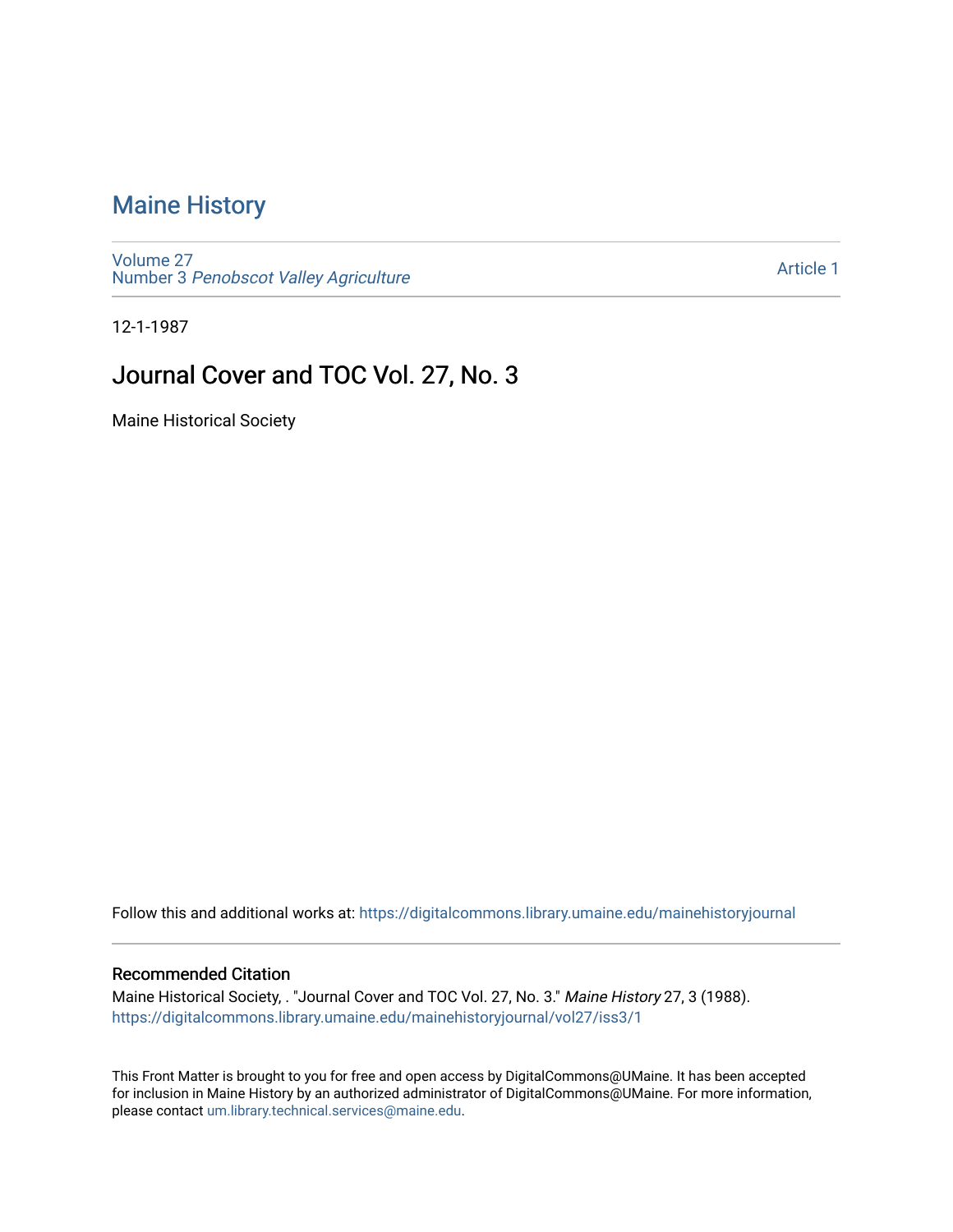# maine HISTORICAL SOCIETY QUARTERLY



PENOBSCOT VALLEY AGRICULTURE

*Vol. 27; No. 3 Winter, 1987* \$2.00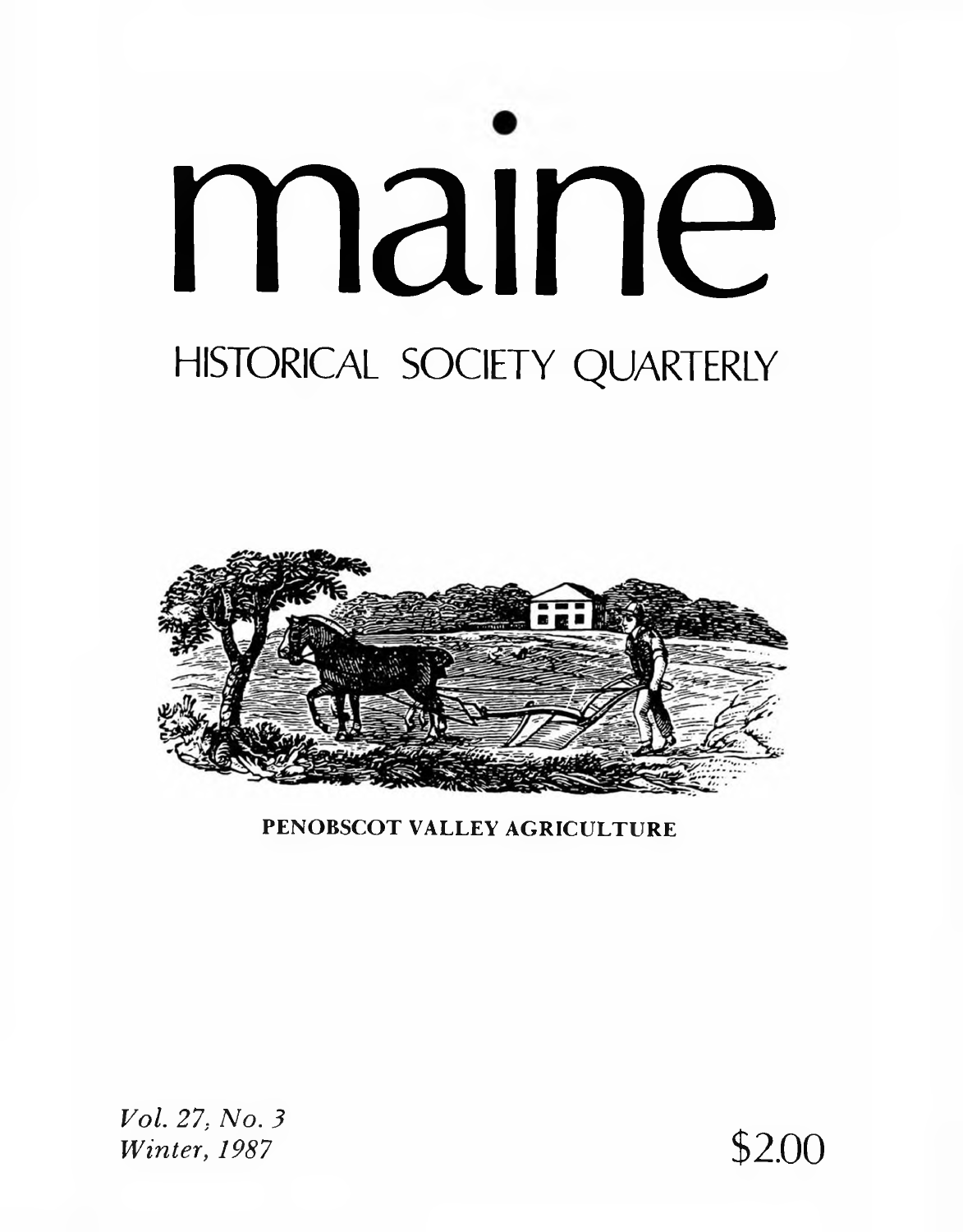### **EDITORIAL BOARD**

*Editor* **Richard** W. **Judd**

*Chairman* **Robert H. Babcock**

**Joel** W. **Eastman Roger Howell, Jr.**

**James S. Leamon Edward** O. **Schriver**

**Alice** R. **Stewart**

The *M aine Historical Society Quarterly* is published at 170 Stevens Hall, University of Maine at Orono, Orono, Maine 04469, and is received by 2015 members and 135 libraries.

Manuscripts relating to any aspect of Maine history are invited. Submissions should reflect original, previously unpublished research done according to acceptable scholarly standards and should not exceed six thousand words. Style and footnotes should be in conformity with *A Manual of Style*, published by the University of Chicago Press.

The authors of all manuscripts published in the *Quarterly* become eligible to receive the James Phinney Baxter Award of \$100.00. Established to promote excellence in the research and writing of Maine history, the Baxter Award is presented at the discretion of the Editorial Board to the author of the best article appearing in the *Quarterly* during the volume-year.

The Maine Historical Society assumes no responsibility for the opinions and interpretations expressed by its contributors.

The articles appearing in the *Quarterly* are abstracted in *H istorical Abstracts* and *America: H istory and L ife*, published by the American Bibliographic Center.

### Copyright 1987 by Maine Historical Society ISSN 0163-1152

This issue was prepared with the assistance of editorial intern Carol Rickards.